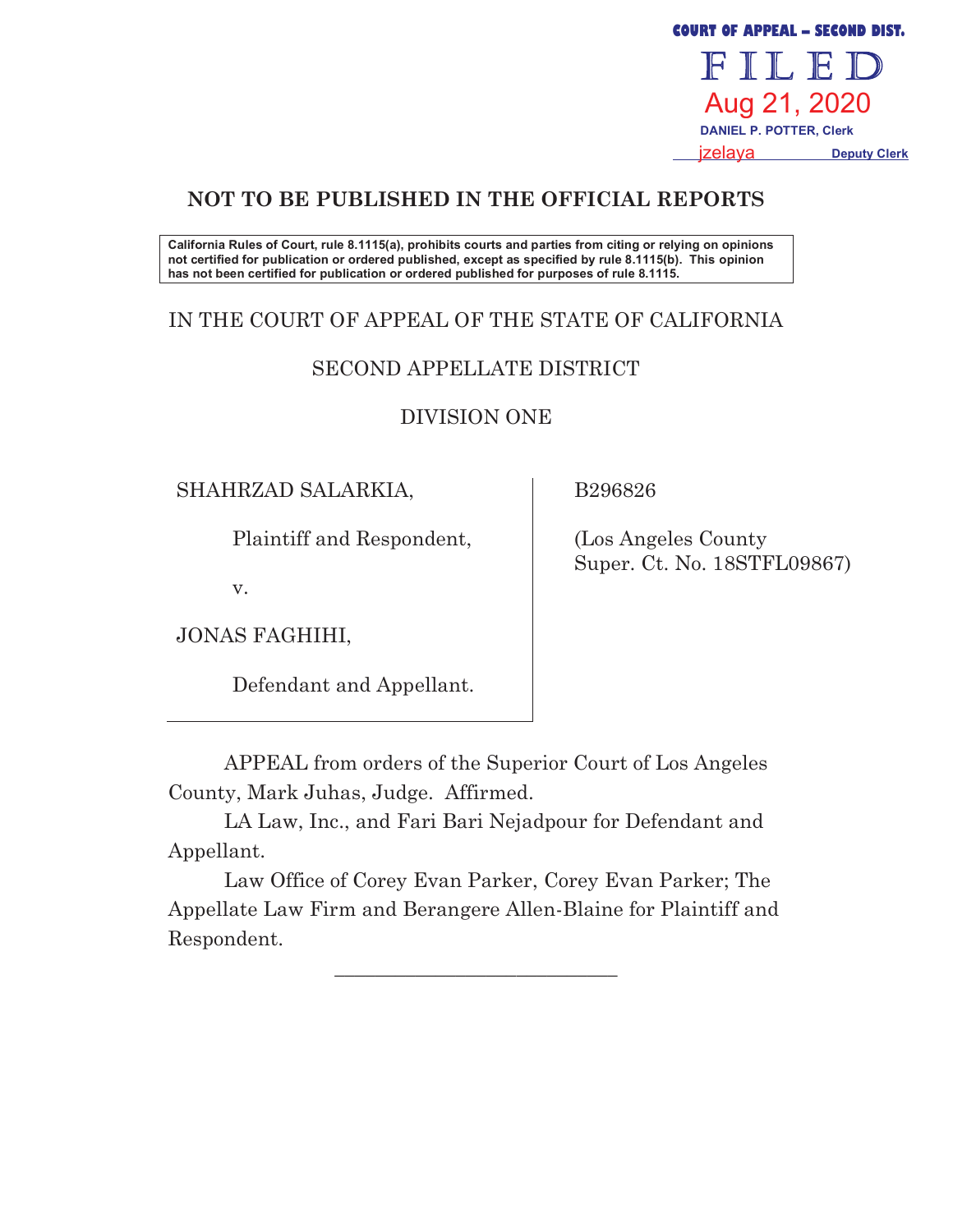The Domestic Violence Prevention Act (DVPA) (Fam. Code**1** § 6200 et seq.) authorizes a court to issue a protective order to prevent a recurrence of domestic violence. (*Conness v. Satram* (2004) 122 Cal.App.4th 197, 200.) The DVPA broadly defines abuse to include not only acts causing bodily injury, but also acts placing a person in apprehension of injury, harassment, and disturbing a domestic partner's peace. (§§ 6203, subd. (a) & 6320, subd. (a); *Phillips v. Campbell* (2016) 2 Cal.App.5th 844, 852; see also *In re Marriage of Nadkarni* (2009) 173 Cal.App.4th 1483, 1494.)

 Jonas Faghihi and Shahrzad Salarkia were married for 20 years and have two children, an adult daughter, T.F. and a minor son. The family court issued a permanent restraining order protecting Salarkia from Faghihi and, at the same time, denied Faghihi's application for a restraining order, finding his testimony lacked credibility. The family court also indicated that Faghihi's application for a temporary restraining order protecting himself and the couple's children was based on fabricated evidence and constituted an additional example of domestic violence.

 Faghihi challenges the restraining order protecting Salarkia and the denial of a restraining order to protect him. Faghihi argues that no substantial evidence supported a restraining order protecting Salarkia. Faghihi fails to summarize the evidence in the light most favorable to the order as our standard of review requires. Applying the correct standard, we conclude the record reveals substantial evidence that Faghihi

**<sup>1</sup>** Undesignated statutory citations are to the Family Code.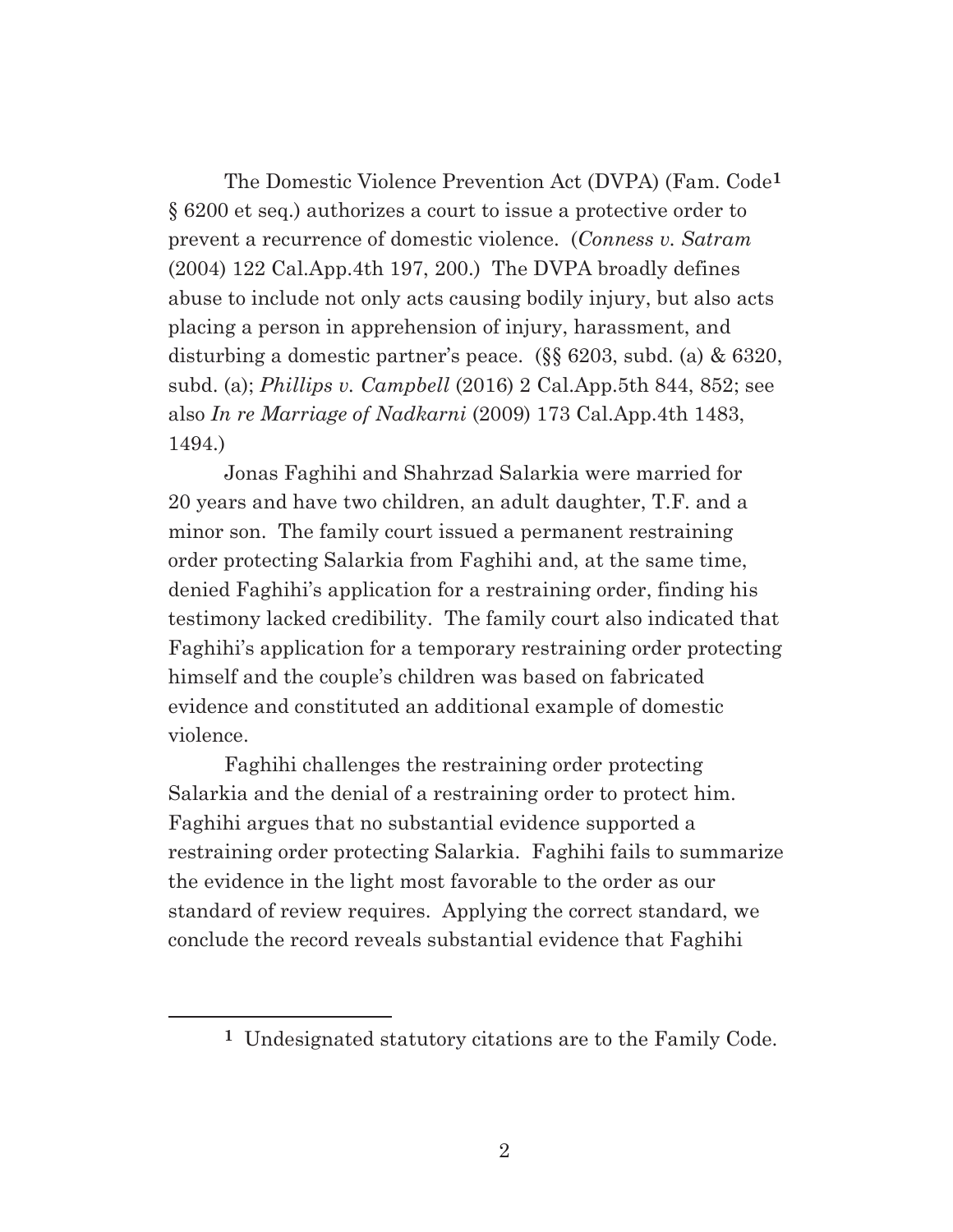physically abused his wife over the course of their marriage as Salarkia and their daughter T.F., testified.

 Ignoring the family court's credibility findings, Faghihi argues that as a matter of law, the family court was required to issue a restraining order protecting him from Salarkia. Because the family court discredited Faghihi's testimony that he was abused, *no* evidence supported his request for a restraining order, and the family court properly denied it.

 Finally, Faghihi argues that the family court erred in applying the wrong standard in issuing a restraining order because the family court found that Faghihi's abuse of the legal process constituted domestic violence. Faghihi cites no legal support for his contention. The case law uniformly supports the conclusion that physical abuse is not required to support a domestic violence restraining order. (*In re Marriage of Nadkarni*, *supra*, 173 Cal.App.4th at p. 1496.) Faghihi does not argue, and no reasonable person could argue that Faghihi did not disturb his wife's peace when he caused her arrest, forced her out of the family home, and prevented her from seeing her children based on what the family court found was a fabricated story. Disruption of a person's peace is a ground for a domestic violence restraining order. (§§ 6203, subd. (a) & 6320, subd. (a); *Phillips v. Campbell*, *supra*, 2 Cal.App.5th at p. 852; see also *In re Marriage of Nadkarni*, at p. 1494.) Even if arguendo the family court applied the incorrect standard, Faghihi demonstrates no prejudice. The incidents of physical abuse over the couple's marriage supported the restraining order protecting Salarkia.

 Faghihi relies solely on evidence the family court discredited and ignores the evidence supporting the family court's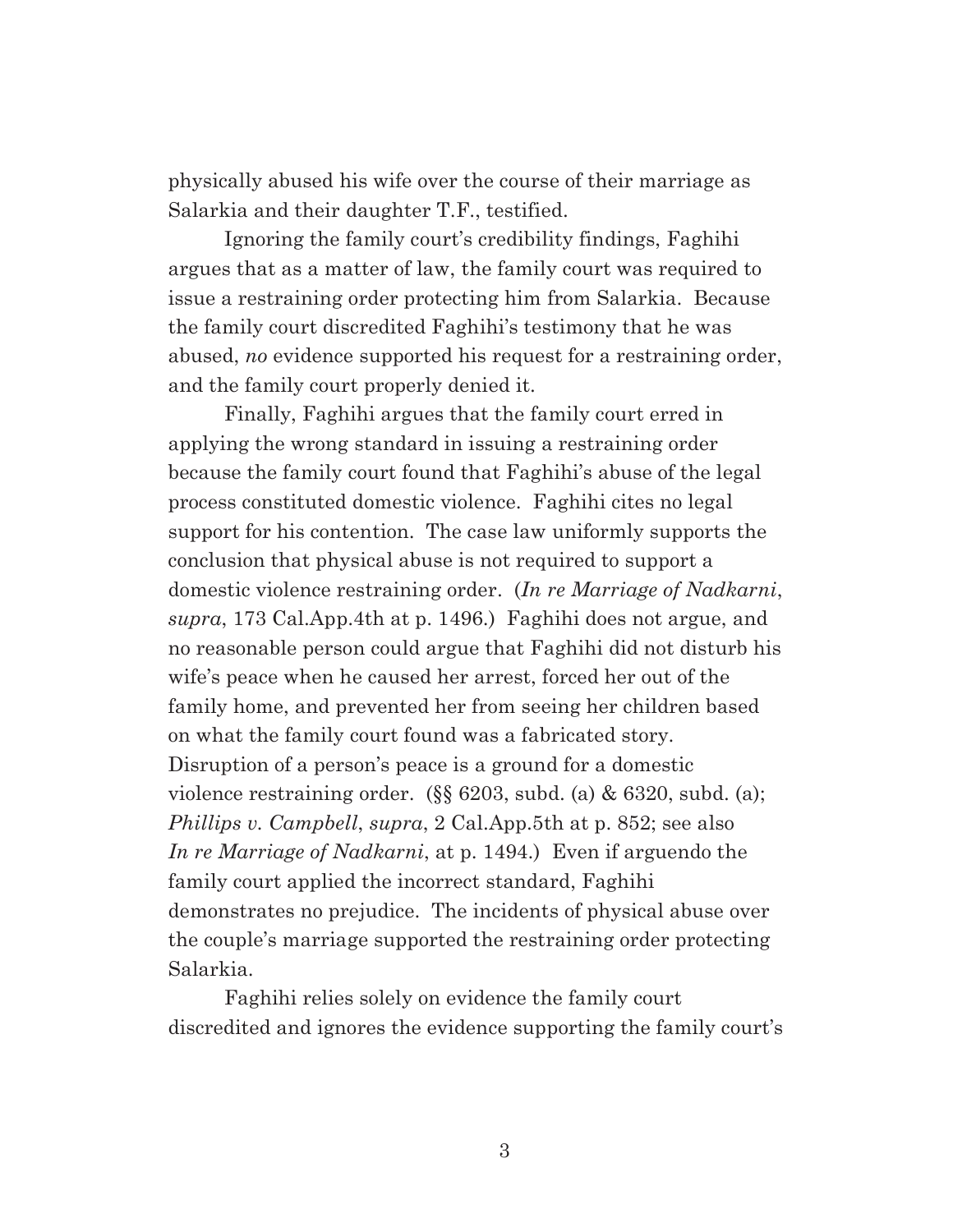orders. Accordingly, we affirm the domestic violence restraining order protecting Salarkia and affirm the denial of a restraining order protecting Faghihi.

#### **BACKGROUND**

 Apparently, both Salarkia and Faghihi applied for permanent restraining orders; those applications are not included in the record. Over three days, the family court heard testimony concerning Salarkia and Faghihi's applications for permanent restraining orders. Both claimed that the other was abusive. At the conclusion of the three-day trial, the court made express credibility determinations, described in more detail below.

#### **1.** *Faghihi's Testimony*

 The italicized testimony indicates testimony expressly discredited by the family court.

 Faghihi and Salarkia were married for 20 years. On July 13, 2018, Faghihi received a text from his girlfriend, and when Salarkia saw the text early in the next morning, Salarkia became angry. *Salarkia threatened to kill Faghihi.* Salarkia hid Faghihi's phone in their daughter's bedroom. Faghihi eventually found his phone under his daughter's bed.

 Later that day, Faghihi and his girlfriend went to a restaurant for lunch. Salarkia and her niece *followed* Faghihi to the restaurant, and Salarkia confronted Faghihi's girlfriend. Salarkia told Faghihi not to come home *because she was* " '*going to get you killed*.' " (Italics added.) *Faghihi was afraid.* Faghihi did not spend the night in the family home, but instead stayed at a friend's house.

 On July 15, 2018, Faghihi went to the family home at about 11 a.m. "*As soon as I came back to the house to get my clothes, I*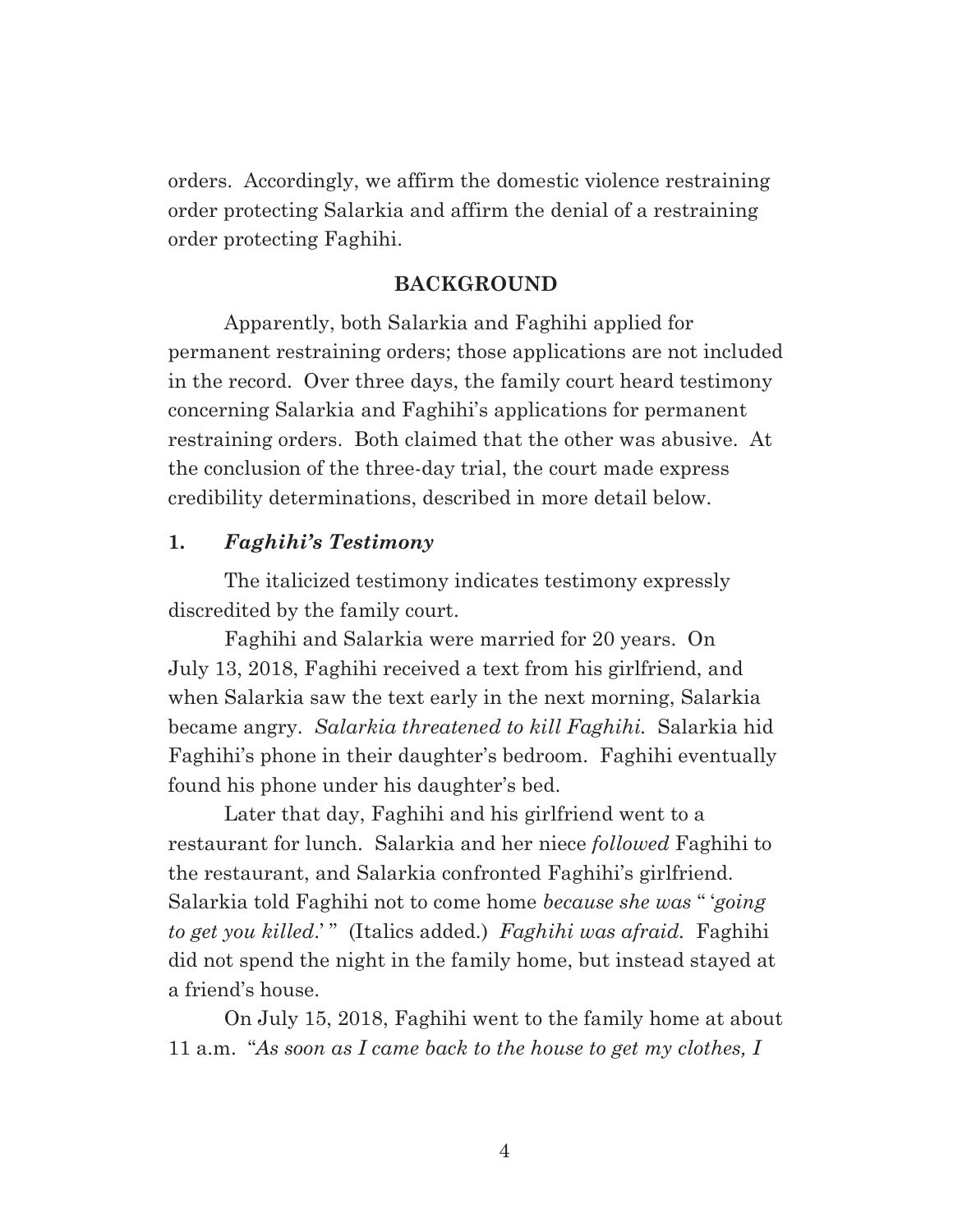*saw her in the kitchen with a pair of gloves, latex gloves, blue*." *Salarkia held a knife and threatened to kill Faghihi*. *Salarkia said, "I'm going to kill you, kill the kids, and kill myself*." *Holding a kitchen knife, Salarkia said, "You mother fucker. I'm going to . . . cut your balls, your penis. I'm going to . . . kill you, kill the kids, kill myself."* (Italics added.) *Salarkia approached Faghihi with the knife*. *Faghihi feared for his safety.*

 Faghihi initially testified that he called 911 and then went into a room in the house. During cross examination, Faghihi testified that *he went into a guesthouse*. Faghihi testified that when Salarkia came after him he was in the guesthouse. The court discredited the testimony that Faghihi went to the guesthouse because a tenant was living in the guesthouse at that time.

 Salarkia's counsel impeached Faghihi concerning his testimony that Faghihi threatened to kill him. For example, when counsel asked Salarkia why he went to the house on July 15, Faghihi testified that he "didn't take it [Salarkia's threat] that seriously." During cross-examination, Faghihi testified that Salarkia called the police before threatening him with a knife. When counsel asked "so to believe your story, we'd have to believe that she called the police, knew that they were on the way, and then decided to grab a knife and threaten you with it," Faghihi responded, "You can ask this question from her."

 During cross-examination, Faghihi acknowledged that he told his children that Salarkia was going to call the police on him so he called first.

### **2.** *Salarkia's Testimony*

 Salarkia testified that over the course of her long-term marriage, Faghihi slapped her, hit her, and pushed her multiple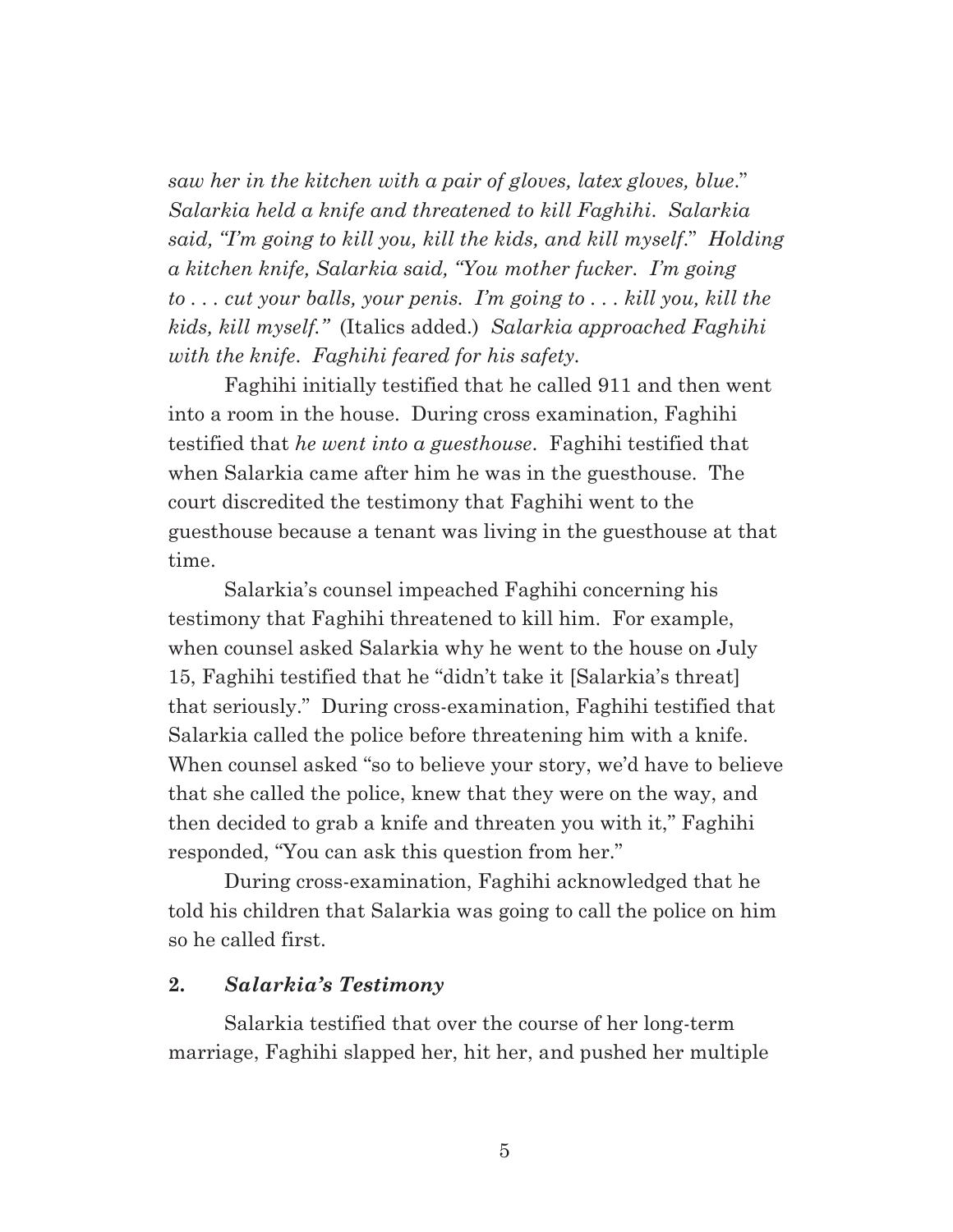times. Once Faghihi pushed her down the stairs. Salarkia described Faghihi as controlling and "very physically abusive."

 On July 14, 2018—the day before she applied for a restraining order—Faghihi grabbed her neck and told her, " 'You're dealing with the wrong person.' " Salarkia thought Faghihi was strangling her.

 The next day, Salarkia located Faghihi from a shared application on their cell phones and went to the restaurant where Faghihi and his girlfriend were eating lunch. After Salarkia left the restaurant, Faghihi told Salarkia, " 'You know, you're dealing with the wrong person.'" Salarkia went to the police station and filed a report. She told the officer that Faghihi "always" abused her and hit her the night before. Officers told her she could not get a restraining order because it was the weekend.

 On July 15, 2018, Faghihi returned to the family home, and Salarkia asked him to leave. Salarkia told Faghihi that she reported him to the police, and Faghihi responded angrily. Faghihi refused to leave. Salarkia called 911. Salarkia told the 911 operator that her husband had hit her two days earlier and she was afraid he would hit her again. Salarkia wanted to avoid Faghihi hitting her and wanted to avoid the children seeing Faghihi's abusive conduct.

 Faghihi told Salarkia, "Let's see who is going to go to jail. You made the wrong call." Salarkia left the house and waited for police outside. Faghihi followed her outside.

 Salarkia testified that she did not retrieve a kitchen knife. Salarkia did not threaten Faghihi with a knife. Salarkia did not put on latex gloves. Salarkia heard Faghihi tell the police Salarkia had a knife. Salarkia testified, "I think he set me up." Officers told Salarkia that she was arrested because she had a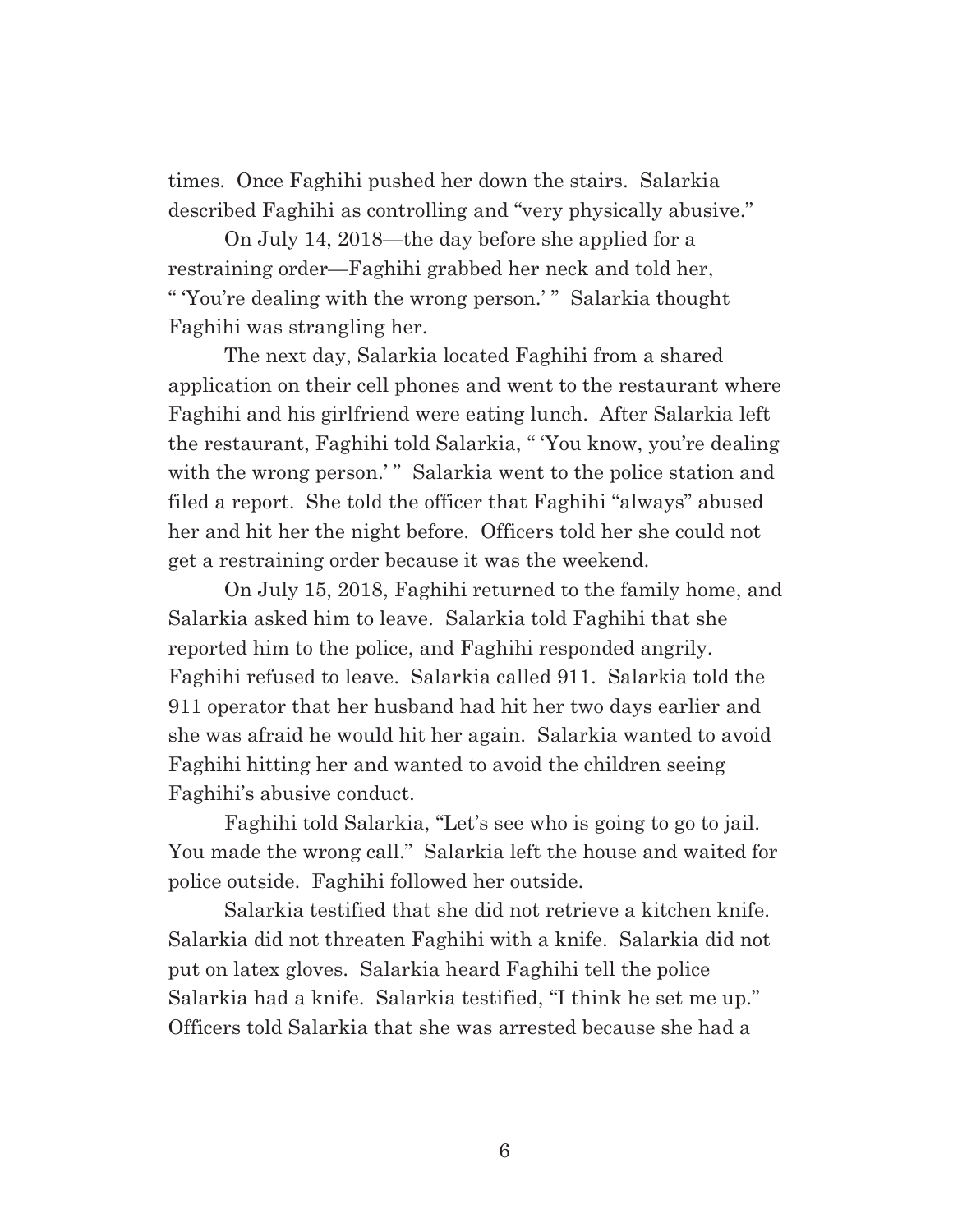knife and attacked Faghihi. Salarkia testified that no criminal charges ensued.

 Salarkia testified that Faghihi did not go into the guesthouse because a tenant was living there. The tenant was Salarkia's best friend.

 When officers arrived after her 911 called, Faghihi lied to officers causing Salarkia to be arrested and preventing Salarkia from seeing her children. A criminal restraining order issued protecting Faghihi from Salarkia. It was undisputed that Faghihi extended the restraining order, and that the restraining order granted him exclusive possession of the family home. Salarkia told the court, "I have lost basically everything." She purchased two mattresses. Faghihi changed the locks so Salarkia could not enter the house.

 T.F. testified that she observed Faghihi throw Salarkia down the stairs. T.F. observed Faghihi hit Salarkia. T.F. observed Faghihi push Salarkia. T.F. testified that on July 14, 2018 at about 2:30 a.m. Salarkia told T.F. that Faghihi hit Salarkia.

 On July 15, 2018, a tenant lived in her parent's guesthouse. T.F. testified that she observed her parents' interactions from outside the house. T.F. testified that Faghihi did not enter the guesthouse. T.F. observed Salarkia stay outside the house and Faghihi "kept going in and out of the house." T.F. did not observe Salarkia put on a latex glove.

 T.F. testified that after her mother was arrested, she asked Faghihi why he included her as a protected person on the restraining order. Faghihi did not respond that Salarkia threatened him with a knife. Faghihi never said that Salarkia threatened to kill him, T.F., or her brother with a knife.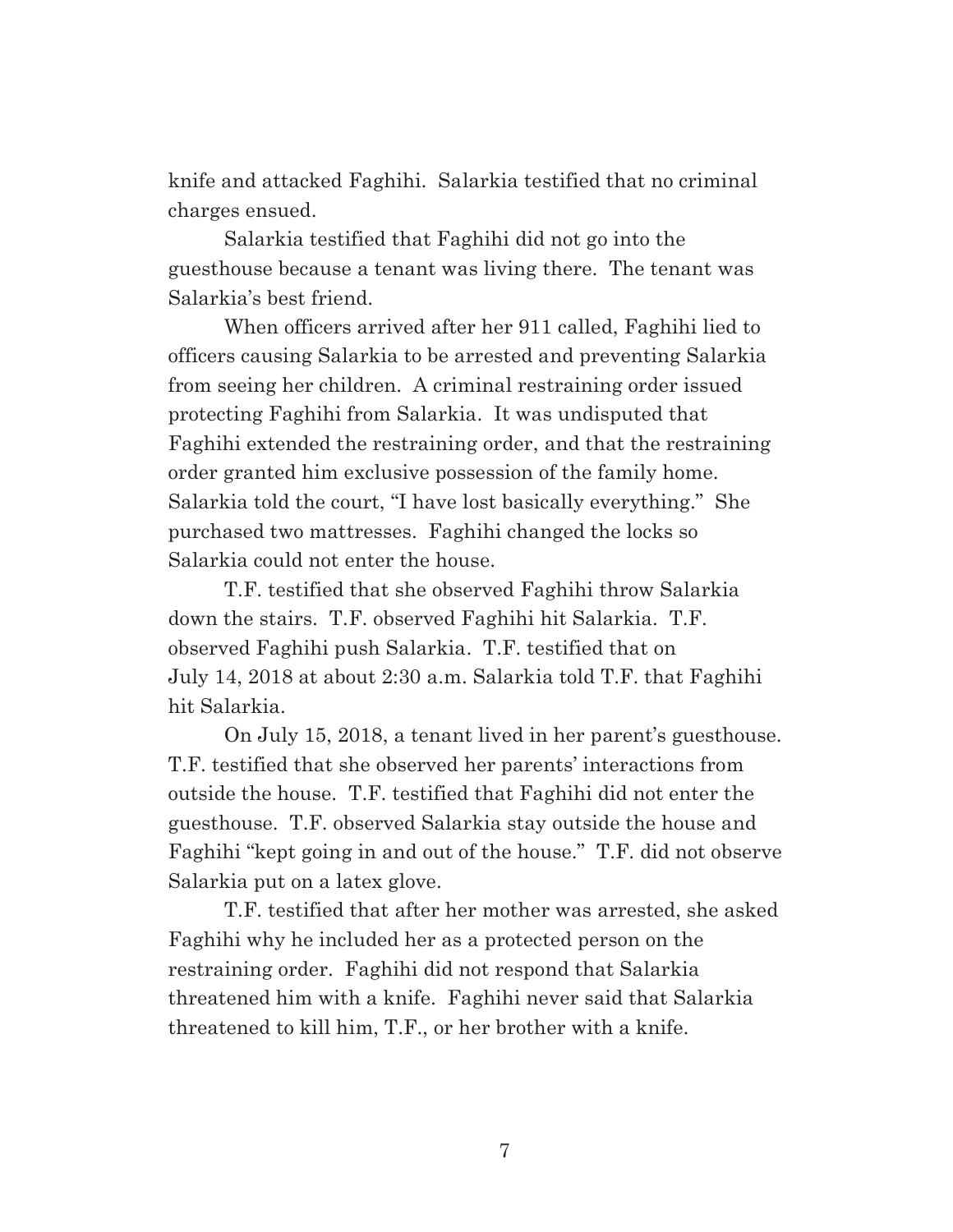T.F. testified that Salarkia did not have much furniture since she moved out of the family home. When T.F. stayed with Salarkia, they shared a bed.

### **3.** *Officer Raul Hernandez*

 On July 15, 2018, Officer Hernandez responded to a 911 call from Salarkia and a subsequent 911 call from Faghihi. Salarkia did not report on that day—July 15, 2018—that Faghihi touched her in any way, but reported that two days earlier, Faghihi assaulted her.

 Faghihi had no injuries on July 15, 2018. Based on statements from Faghihi, Officer Hernandez arrested Salarkia for criminal threats. Another officer transported Salarkia to county jail. Officer Hernandez issued an emergency protective order to protect Faghihi from Salarkia.

#### **4.** *Family Court's Findings and Orders*

 The court indicated that Faghihi was the aggressor. The court stated, "I don't find it credible at all that she threatened to cut—to physically attack him, to cut off his penis and his testicles." The court also discredited Faghihi's testimony that Salarkia "put[s] on a surgical glove, grabs the knife" and threatened Faghihi. The court concluded, "That story makes no sense to me. So I don't find that story credible." The court indicated that "I don't believe it went down the way he said it went down." The court found T.F. very credible and concluded that T.F.'s testimony further discredited Faghihi.

 The court further stated that Faghihi's fabrication of a story about domestic violence and obtaining a restraining order against Salarkia based on that fabricated story constituted domestic violence. The court stated that Faghihi's "misuse of the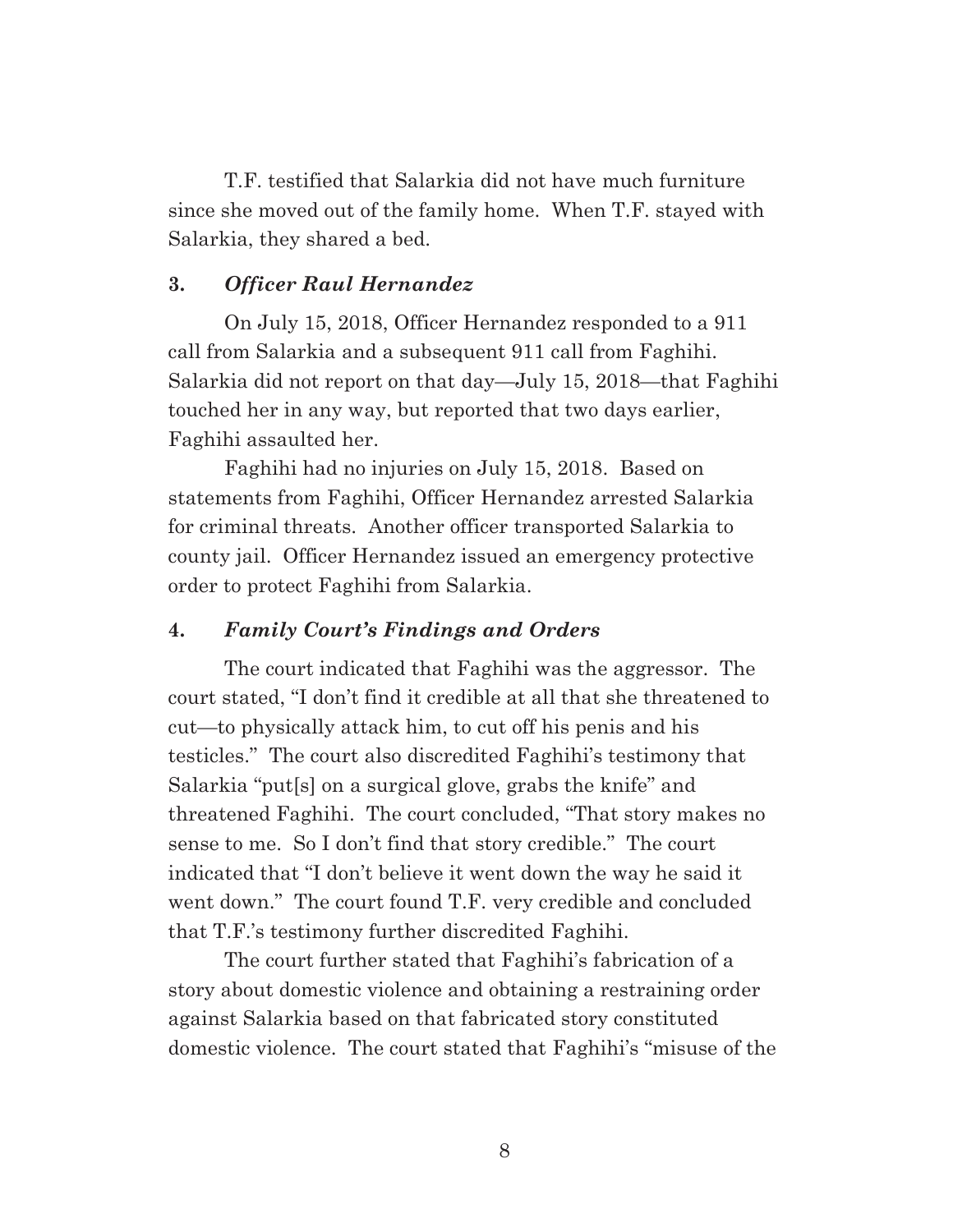court system is domestic violence." Faghihi's conduct also caused Salarkia to be arrested. Faghihi recognized that the children were "very afraid of the mother going to go to jail, losing her license."

 The court granted Salarkia a restraining order for a period of 5 years. The court denied Faghihi a restraining order. The court ordered Faghihi to attend a 52-week batterer intervention program. The court awarded Salarkia primary physical custody of the minor child and permitted Faghihi visitation. On appeal Faghihi does not challenge the child custody and visitation order.

#### **DISCUSSION**

 Faghihi argues that no substantial evidence supported the family court's decision to award Salarkia a restraining order. Faghihi also appears to argue that the family court was required to award him a restraining order because his request was supported by substantial evidence.

 Section 6203 defines abuse as "intentionally or recklessly caus[ing] or attempt[ing] to cause bodily injury," "[s]exual assault," or placing a person in "reasonable apprehension of imminent serious bodily injury . . . ." (§ 6203, subd. (a).) Section 6203 also defines abuse as "engag[ing] in any behavior that has been or could be enjoined pursuant to Section 6320." (§ 6203, subd. (a)(4).) Section 6320 authorizes the court to issue an ex parte order "enjoining a party from molesting, attacking, striking, stalking, threatening, sexually assaulting, battering, credibly impersonating . . . harassing, telephoning, . . . destroying personal property, contacting, either directly or indirectly, by mail or otherwise, coming within a specified distance of, or *disturbing the peace of the other party*, and, in the discretion of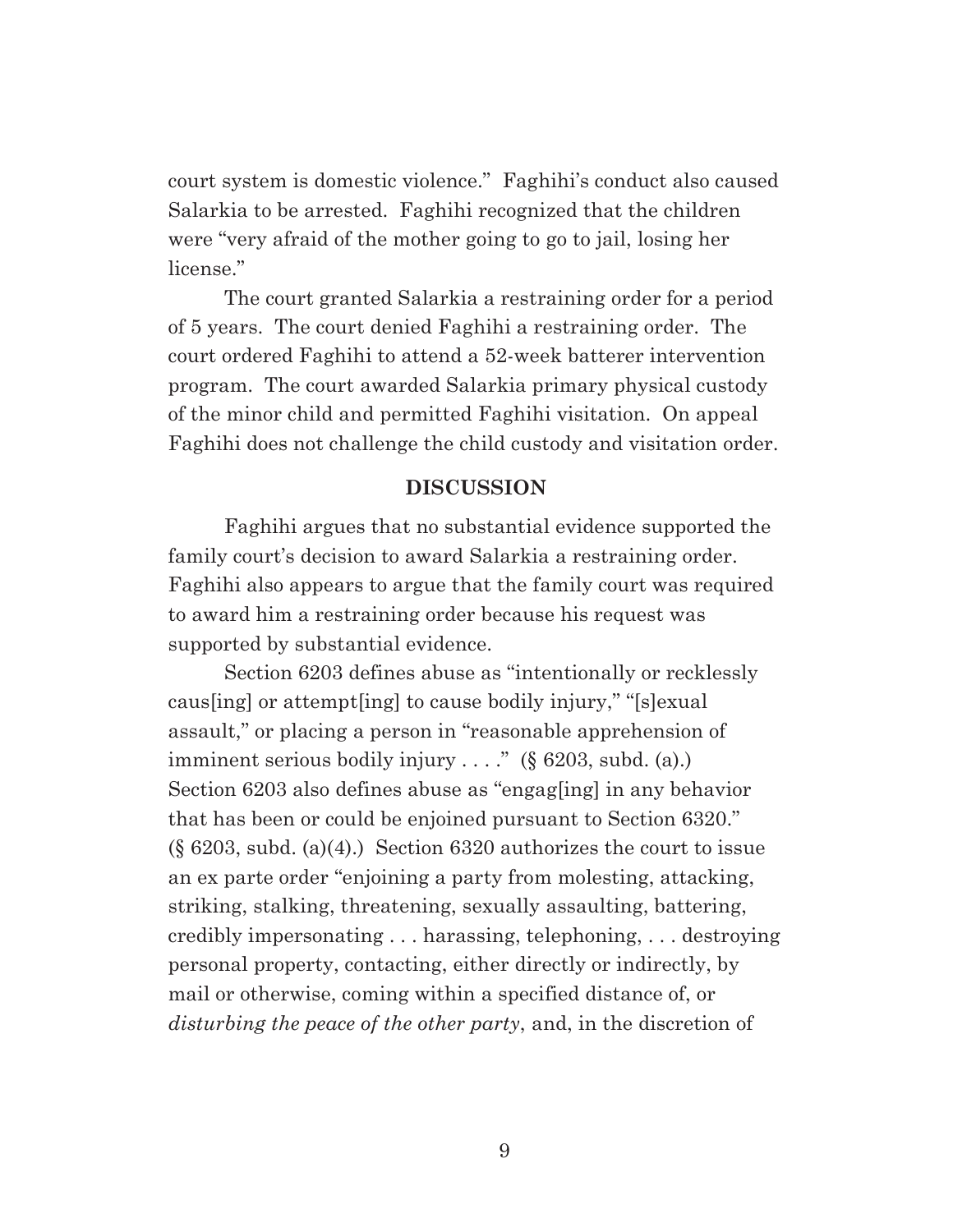the court, on a showing of good cause, of other named family or household members. (§ 6320, subd. (a), italics added.)

## **A. Substantial Evidence Supported the Restraining Order Identifying Salarkia as the Protected Person**

"We review issuance of a protective order for abuse of discretion, and the factual findings necessary to support the protective order are reviewed for substantial evidence. [Citation.] 'We resolve all conflicts in the evidence in favor of respondent, the prevailing party, and indulge all legitimate and reasonable inferences in favor of upholding the trial court's findings.' " (*Parisi v. Mazzaferro* (2016) 5 Cal.App.5th 1219, 1226, disapproved on another ground in *Conservatorship of O.B.* (2020) 9 Cal.5th 989, 1003, fn. 7; see also *Gonzalez v. Munoz* (2007) 156 Cal.App.4th 413, 420 [grant of protective order under the DVPA reviewed for abuse of discretion].) Under the substantial evidence standard, "[o]ur task '*begins* and *ends* with the determination as to whether, *on the entire record*, there is substantial evidence, contradicted or uncontradicted,'" that supports the challenged order. (*Garcia v. Myllyla* (2019) 40 Cal.App.5th 990, 1000.)

 Faghihi's challenge to the sufficiency of the evidence to support the restraining order protecting Salarkia is premised on his claim that Salarkia's testimony was not credible because it was inconsistent. Faghihi's argument ignores the appropriate standard of review. This court does not reevaluate credibility. Instead, this court resolves all conflicts in the evidence in favor of respondent. (*Parisi v. Mazzaferro*, *supra*, 5 Cal.App.5th at p. 1226.)

 There was substantial evidence in support of a restraining order protecting Salarkia, which we now summarize. Faghihi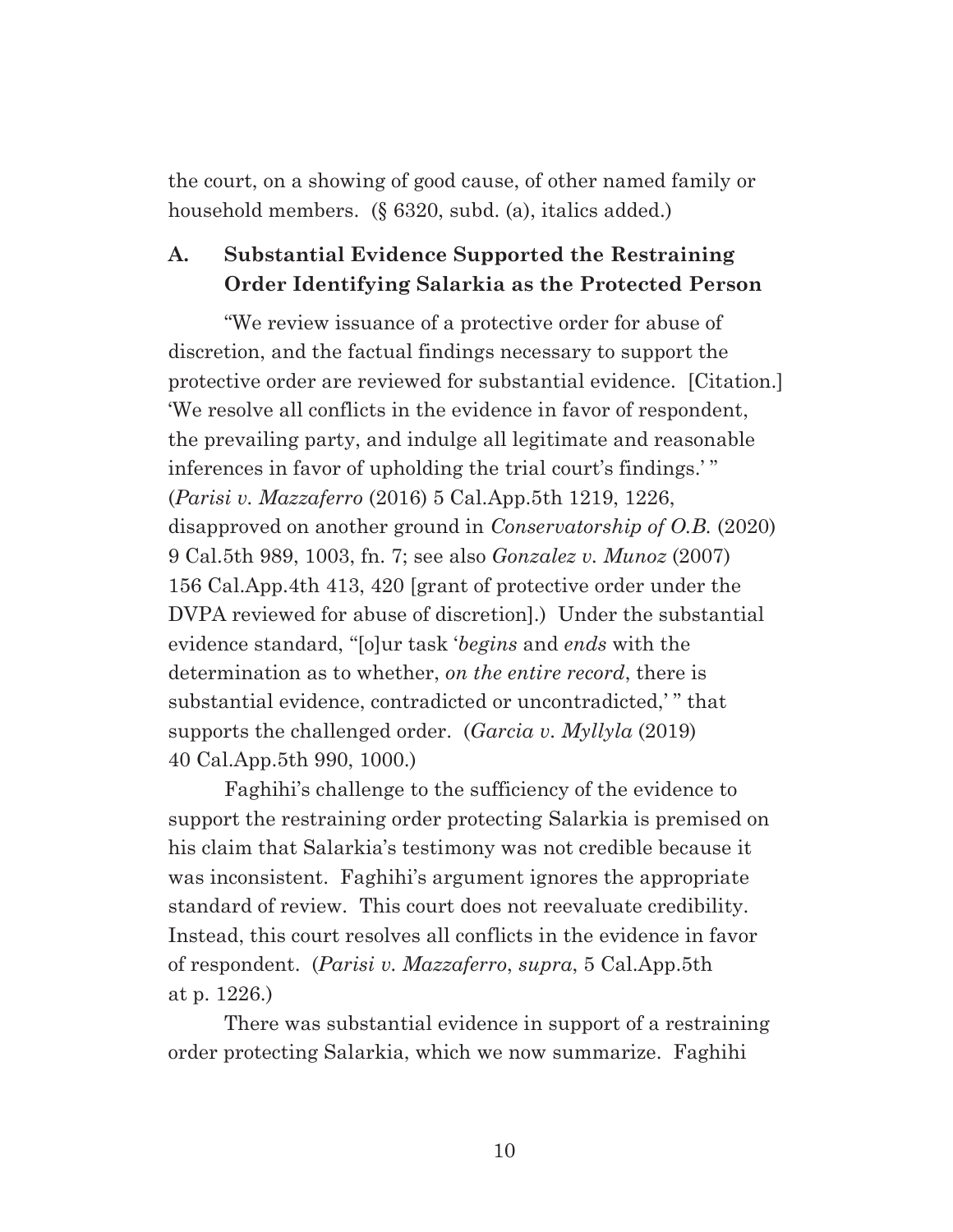hit, pushed and slapped Salarkia. Faghihi pushed Salarkia down the stairs. Salarkia described Faghihi as controlling and "very physically abusive." On July 14, 2018, Faghihi grabbed Salarkia's neck, and she thought he was trying to strangle her. T.F. corroborated Salarkia's testimony that Faghihi engaged in abusive conduct, having observed Faghihi push Salarkia down the stairs and hit Salarkia. The testimony of one witness may constitute substantial evidence (*In re Marriage of Fregoso & Hernadez* (2016) 5 Cal.App.5th 698, 703), and here multiple witnesses testified as to Faghihi's abuse. The fact that it was undisputed that Faghihi did not physically abuse Salarkia on July 15, 2018 does not undermine the numerous incidents of abuse supporting the restraining order. He abused her on multiple other occasions.

## **B. No Credible Evidence Supported a Restraining Order Protecting Faghihi**

 Faghihi argues that the family court was required to enter a restraining order protecting him. When a court determines the party with the burden of proof failed to carry that burden, an appellate court may reverse the decision only if the evidence compels a finding in favor of the appellant as a matter of law. (*Dreyer's Grand Ice Cream, Inc. v. County of Kern* (2013) 218 Cal.App.4th 828, 838; *Sonic Manufacturing Technologies, Inc. v. AAE Systems, Inc.* (2011) 196 Cal.App.4th 456, 466.) Under this standard, a finding is compelled only if the appellant's evidence was " ' "(1) uncontradicted and unimpeached" and (2) "of such a character and weight as to leave no room for a judicial determination that it was insufficient to support a finding." ' " (*Ibid*, but see *Gonzalez v. Munoz*, *supra*, 156 Cal.App.4th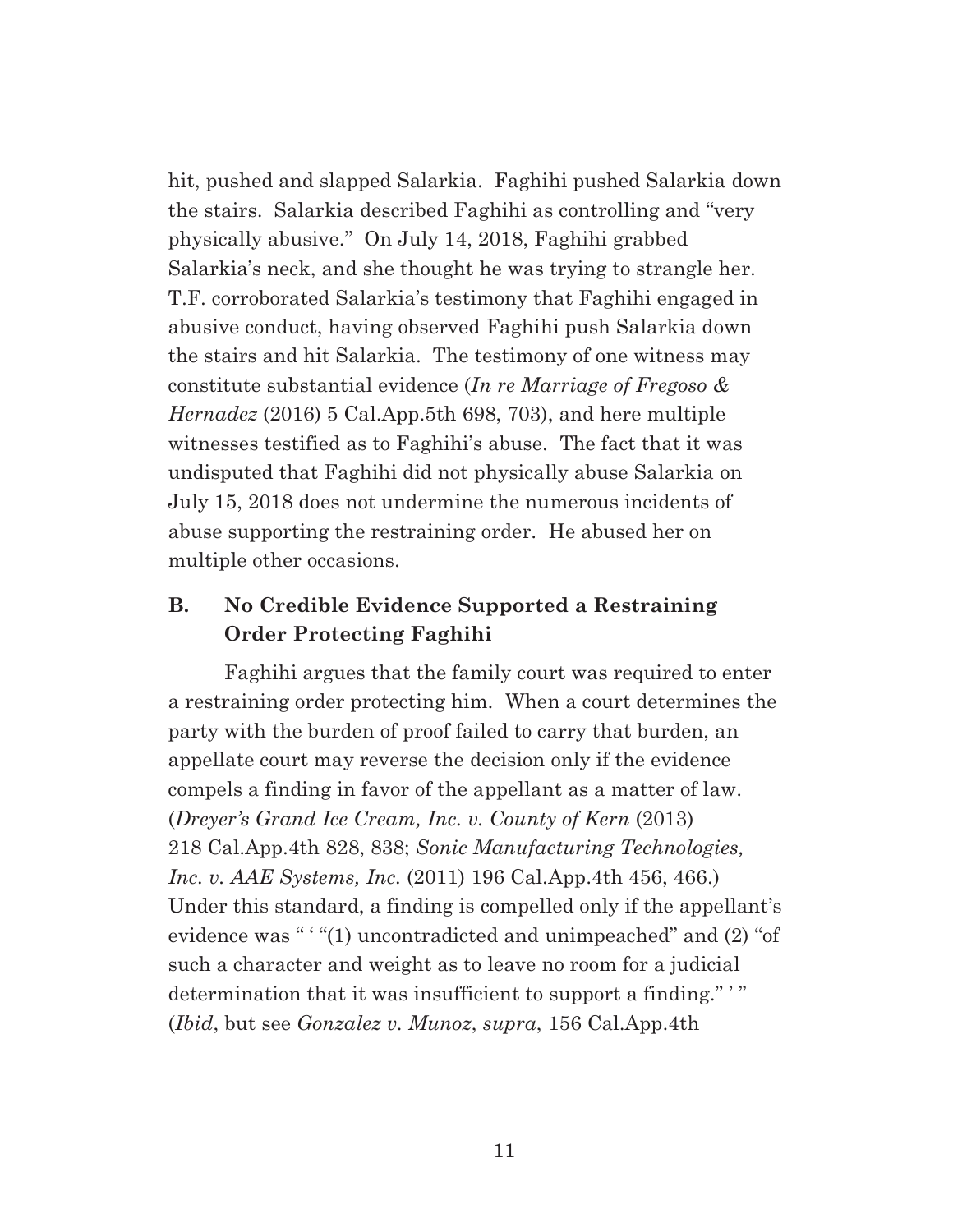at p. 420 [appellate court reviews the denial of a restraining order for abuse of discretion].)

 In advancing his argument on appeal, Faghihi grossly mischaracterizes the record, ignores the family court's credibility findings, and ignores the well established principle that a trial court may discredit uncontested evidence. Faghihi's entire argument on the merits of his claim is as follows: "Appellant's testimony that Respondent threatened to castrate him [citation] and to murder Appellant and the couple's children [citation] was unimpeached, uncontradicted and uncontested."

 First, Faghihi ignores the family court's credibility findings. The family court rejected Faghihi's testimony that Salarkia threatened to castrate him and kill the couple's children. The family court found that Faghihi lacked credibility. It is well established that the trier of fact is the exclusive judge of credibility. (*Oldenburg v. Sears, Roebuck & Co*. (1957) 152 Cal.App.2d 733, 742.)

 Second, Faghihi mischaracterizes the record. Faghihi's testimony was impeached, contradicted, and contested. His testimony was impeached during cross-examination; it was contradicted by Salarkia's testimony and T.F.'s testimony, and it was contested throughout the three-day trial. Faghihi's entire argument is irreconcilable with the record.

 Even if Faghihi could show that his testimony were uncontested, uncontradicted and unimpeached, that showing would not entitle him to a restraining order. Faghihi ignores the bedrock principle that a trier of fact may discredit the testimony of a witness even if it is uncontested. (*LandWatch San Luis Obispo County v. Cambria Community Services Dist.* (2018) 25 Cal.App.5th 638, 643; *Palmieri v. State Personnel Bd.* (2018)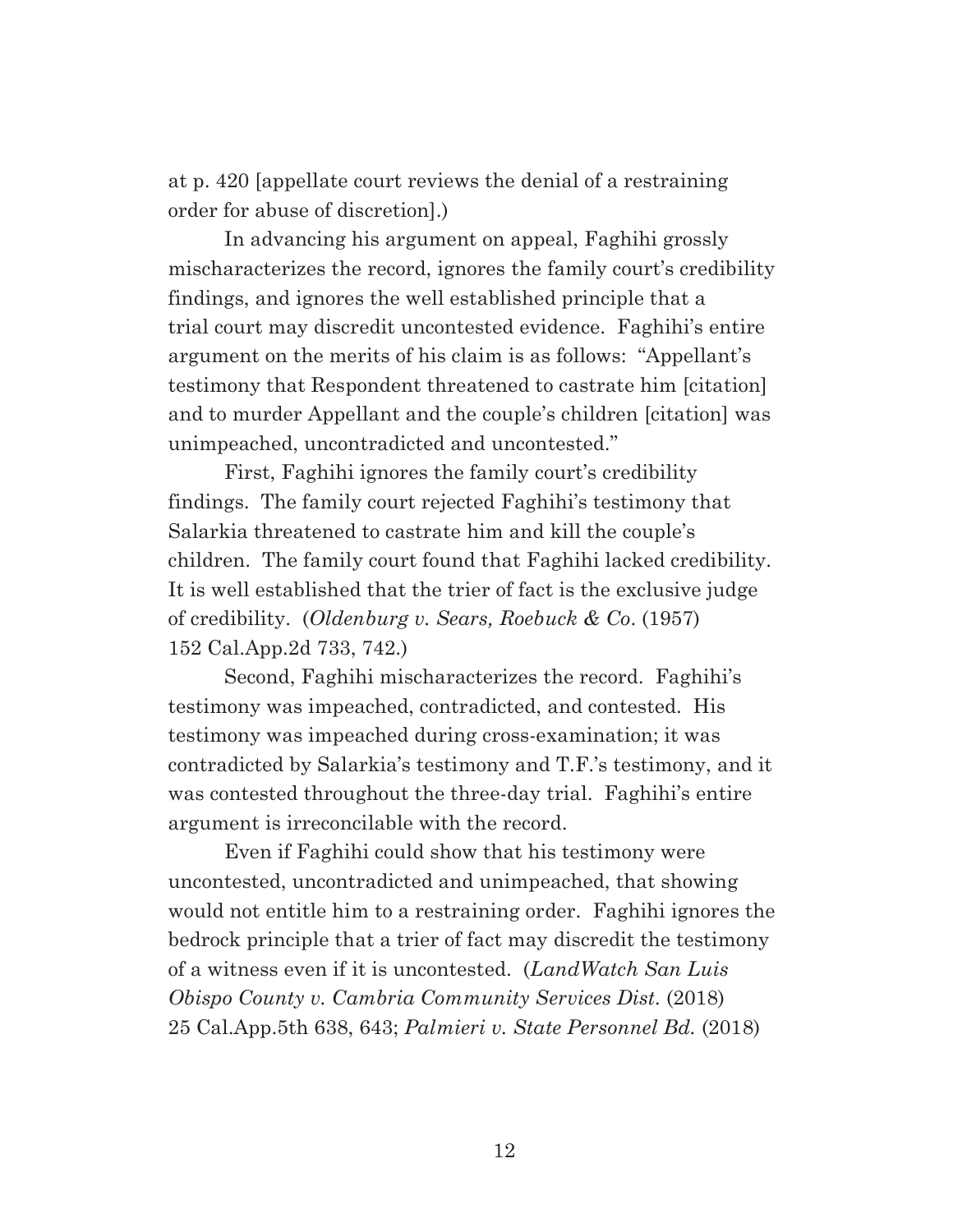28 Cal.App.5th 845, 857; *Hicks v. Reis* (1943) 21 Cal.2d 654, 659– 660.) Here, the family court expressly discredited *all* of Faghihi's claims that Salarkia threatened or otherwise abused him. Therefore, there was *no* basis to award Faghihi a restraining order.

# **C. Faghihi Fails to Show the Family Court Applied the Wrong Legal Standard**

 Faghihi argues that the family court applied the wrong standard when it issued a restraining order identifying Salarkia as the protected person. Faghihi's argument is as follows: "In this case, the trial court invented the litigation-as-domesticviolence standard, and even that court had to acknowledge that no case or statute supports it. By fabricating a standard from whole cloth, the trial court engaged in 'whimsy' and 'uncontrolled power' that 'transgresses the confines of the applicable principles of law.' Appellate courts call such action abuse of discretion, and trial court's abuse of discretion demands reversal." Faghihi's argument is unpersuasive for numerous, independent reasons.

## **1. Faghihi forfeited the argument by failing to cite relevant legal authority**

 Faghihi argues that the family court applied the wrong standard but fails to identify the correct standard. Faghihi cites no authority supporting his claim that the family court deviated from the correct standard. He cites two cases—*Gonzalez v. Munoz*, *supra*, 156 Cal.App.4th 420 and *City of Sacramento v. Drew* (1989) 207 Cal.App.3d 1287, 1297 that are irrelevant to the merits of his legal contention.

 In *Gonzalez*, Division Seven of this court considered whether the court erred in failing to award a mother custody of a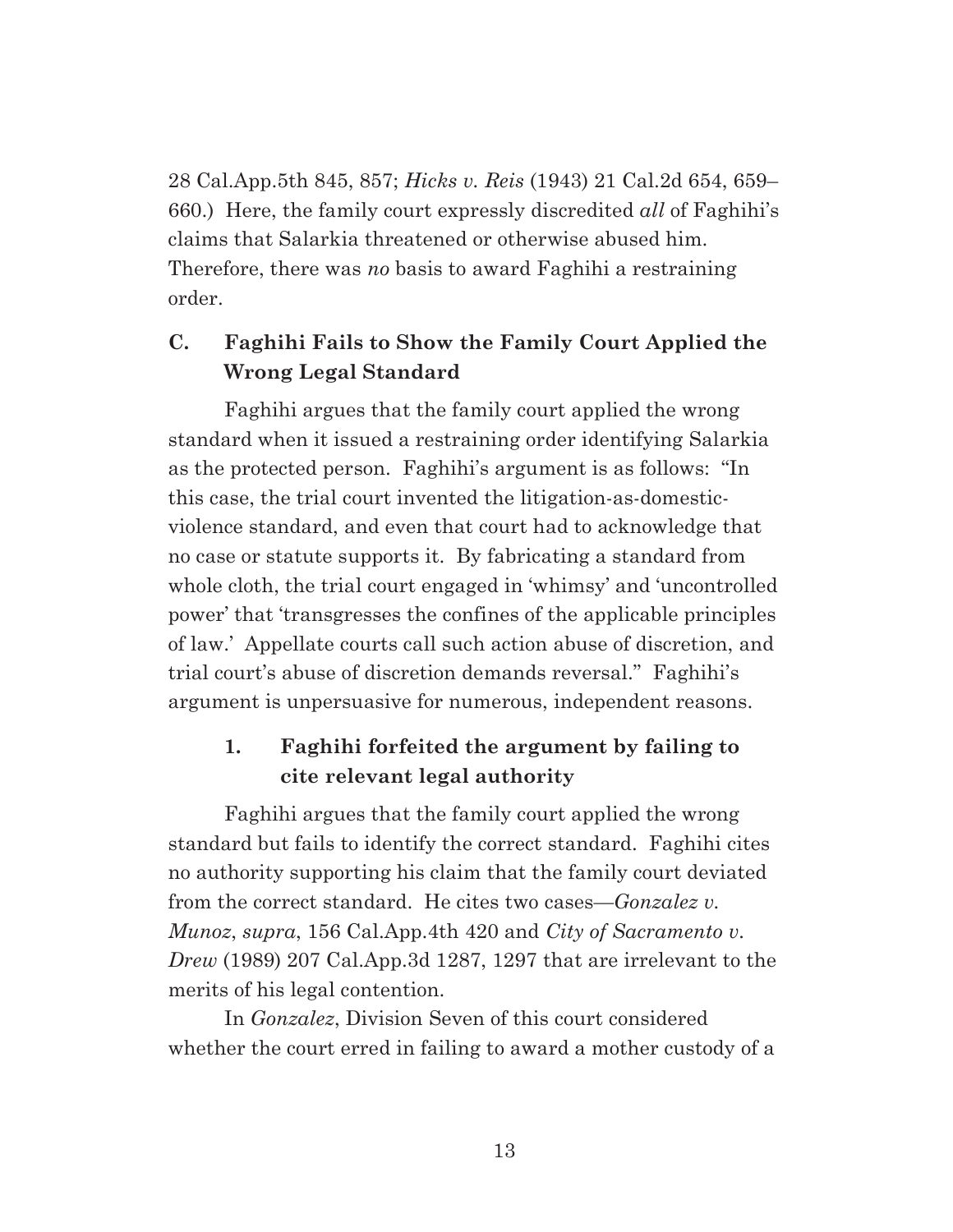child during the pendency of a restraining order. (*Gonzalez v. Munoz*, *supra*, 156 Cal.App.4th at p. 419.) The appellate court did not consider whether filing frivolous litigation based on a fabricated story could constitute domestic violence. *City of Sacramento v. Drew*, *supra*, 207 Cal.App.3d 1287, the other case Faghihi cites, concerns an appeal from the denial of an award of attorney fees under Code of Civil Procedure section 1021.5, which governs attorney fees in an action for the enforcement of an important right affecting the public interest. (*Id*. at p. 1292.) It does not address an issue relevant to the merits of Faghihi claim.

 By failing to cite to legal authority in support of his argument, Faghihi forfeited the argument. (*Ewald v. Nationstar Mortgage, LLC* (2017) 13 Cal.App.5th 947, 948 [see also cases cited therein].) "Where a point is merely asserted by appellant's counsel without any argument of or authority for the proposition, it is deemed to be without foundation and requires no discussion by the reviewing court." (*Atchley v. City of Fresno* (1984) 151 Cal.App.3d 635, 647.)

# **2. Assuming Faghihi preserved the argument, his argument is inconsistent with the uniform case law**

 We review de novo whether the family court applied the correct standard to the issue of its discretion to grant Salarkia a restraining order. (*N.T. v. H.T.* (2019) 34 Cal.App.5th 595, 601–602.) A discretionary order based on an incorrect legal assumption is subject to reversal. (*Rodriguez v. Menjivar* (2015) 243 Cal.App.4th 816, 820.) "The DVPA's 'protective purpose is broad both in its stated intent and its breadth of persons protected.'" (*N.T.*, *supra*, at p. 602.) It includes both physical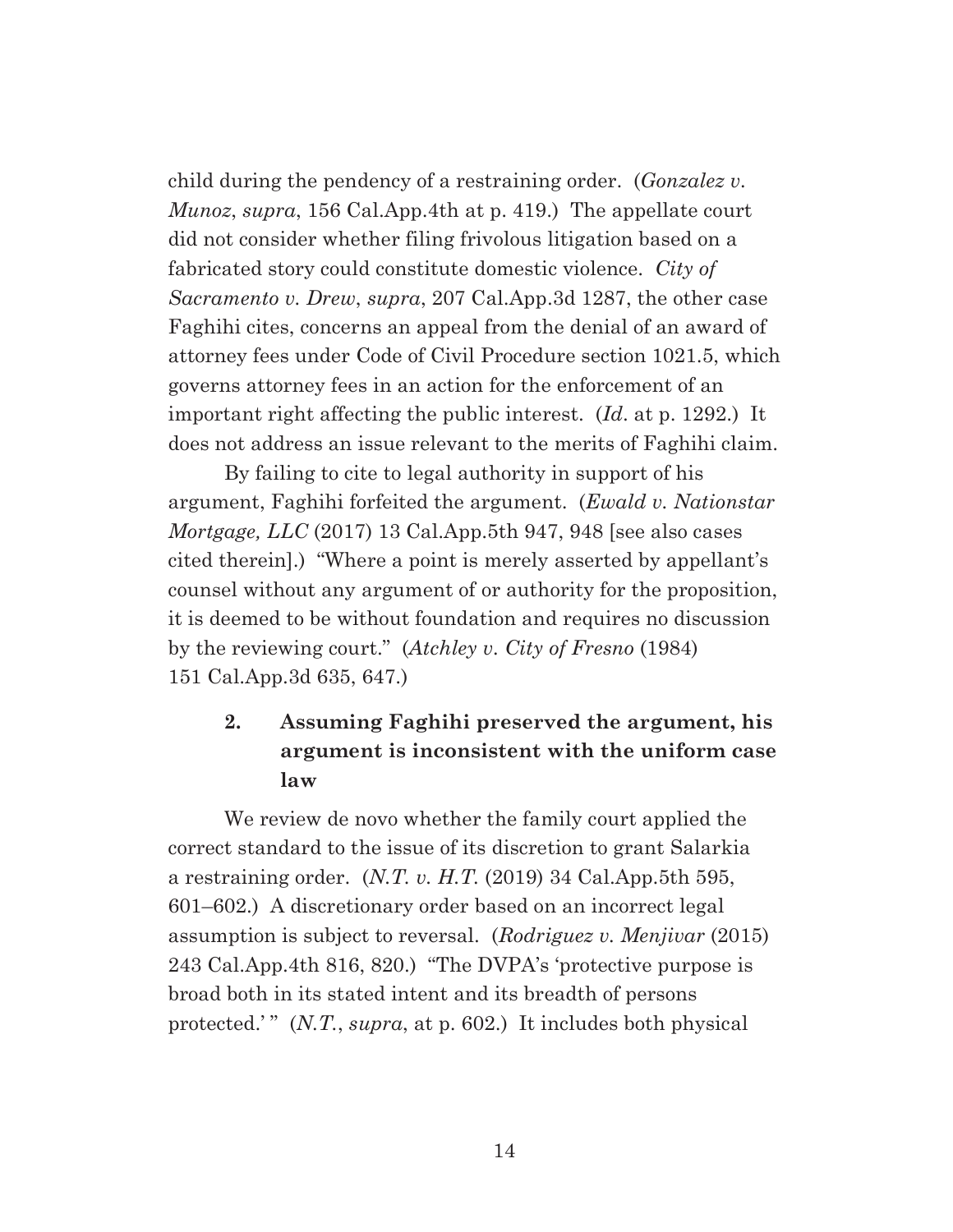abuse "as well as acts that 'destroy[ ] the mental or emotional calm of the other party.' " (*Rodriguez*, *supra*, at p. 820.)

 Section 6203 incorporates harassment and disturbing the peace into the definition of domestic violence. (§ 6203, subd. (a)(4) [incorporating section 6320].) As one court has explained: "Violence,' as that word is commonly defined, is not a prerequisite for obtaining a restraining order under the DVPA. The dictionary definition of 'violence' is 'the exertion of any physical force so as to injure or abuse.' (Webster's 3d New Internat. Dict. (1981) p. 2554.) The DVPA, however, defines 'domestic violence' as 'abuse.' (§ 6211.) 'Abuse is not limited to the actual infliction of physical injury or assault.' (§ 6203, subd. (b).) For purposes of the DVPA, 'abuse' means, inter alia, '[t]o engage in any behavior that has been or could be enjoined pursuant to Section 6320.' (§ 6203, subd. (a)(4).) Section 6320, subdivision (a) permits the court to enjoin a party from 'harassing . . . or disturbing the peace of the other party . . . .' " (*Phillips v. Campbell*, *supra*, 2 Cal.App.5th at p. 852; *N.T. v. H.T.* (2019) 34 Cal.App.5th 595, 603; *In re Marriage of Nadkarni*, *supra*, 173 Cal.App.4th at p.1494; *Conness v. Satram*, *supra*, 122 Cal.App.4th at pp. 201–202.)

 " '[T]he plain meaning of the phrase "disturbing the peace of the other party" in section 6320 may be properly understood as conduct that destroys the mental or emotional calm of the other party.' " (*N.T. v. H.T.*, *supra*, 34 Cal.App.5th at p. 602; see also *In re Marriage of Nadkarni*, *supra*, 173 Cal.App.4th at p. 1497.) No reasonable argument could be made that Faghihi did not disturb Salarkia's peace when he fabricated a story to have a restraining order issued protecting Faghihi, which in turn caused Salarkia's arrest, forced her to move out of the family home, and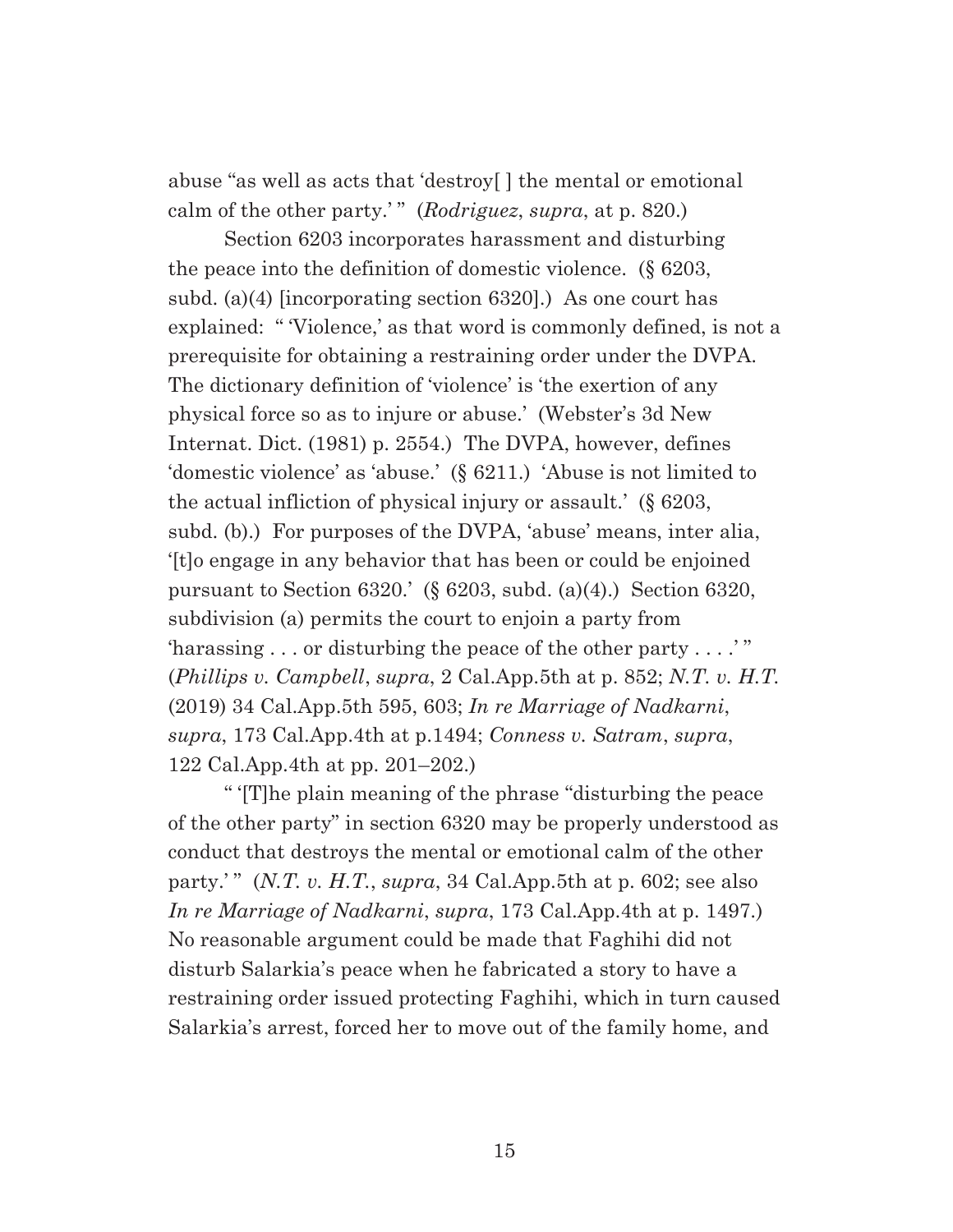prevented her from seeing her children. (Cf. *Parisi v. Mazzaferro*, *supra*, 5 Cal.App.5th at pp. 1219, 1225, 1228 [unfounded attempt to obtain a restraining order supports a civil harassment restraining order.]) Without explanation, Faghihi completely ignores section 6320 in arguing that the family court applied the incorrect legal standard in granting Salarkia request for a permanent restraining order.

## **3. Faghihi demonstrates no prejudice from the alleged application of the wrong standard**

 On appeal, it is the appellant's responsibility affirmatively to demonstrate prejudicial error. (*Denham v. Superior Court*  $(1970)$  2 Cal.3d 557, 564.) "This is not only a general principle of appellate practice but an ingredient of the constitutional doctrine of reversible error.' " (*Ibid*; see also *Jameson v. Desta* (2018) 5 Cal.5th 594, 609.) Even if arguendo the family court erred in concluding that Faghihi perpetuated the abuse by fabricating evidence leading to Salarkia's arrest, ouster from her home and separation from her children, Faghihi demonstrates no prejudice. As detailed above, the record overwhelmingly supported granting Salarkia's request for a permanent restraining order.